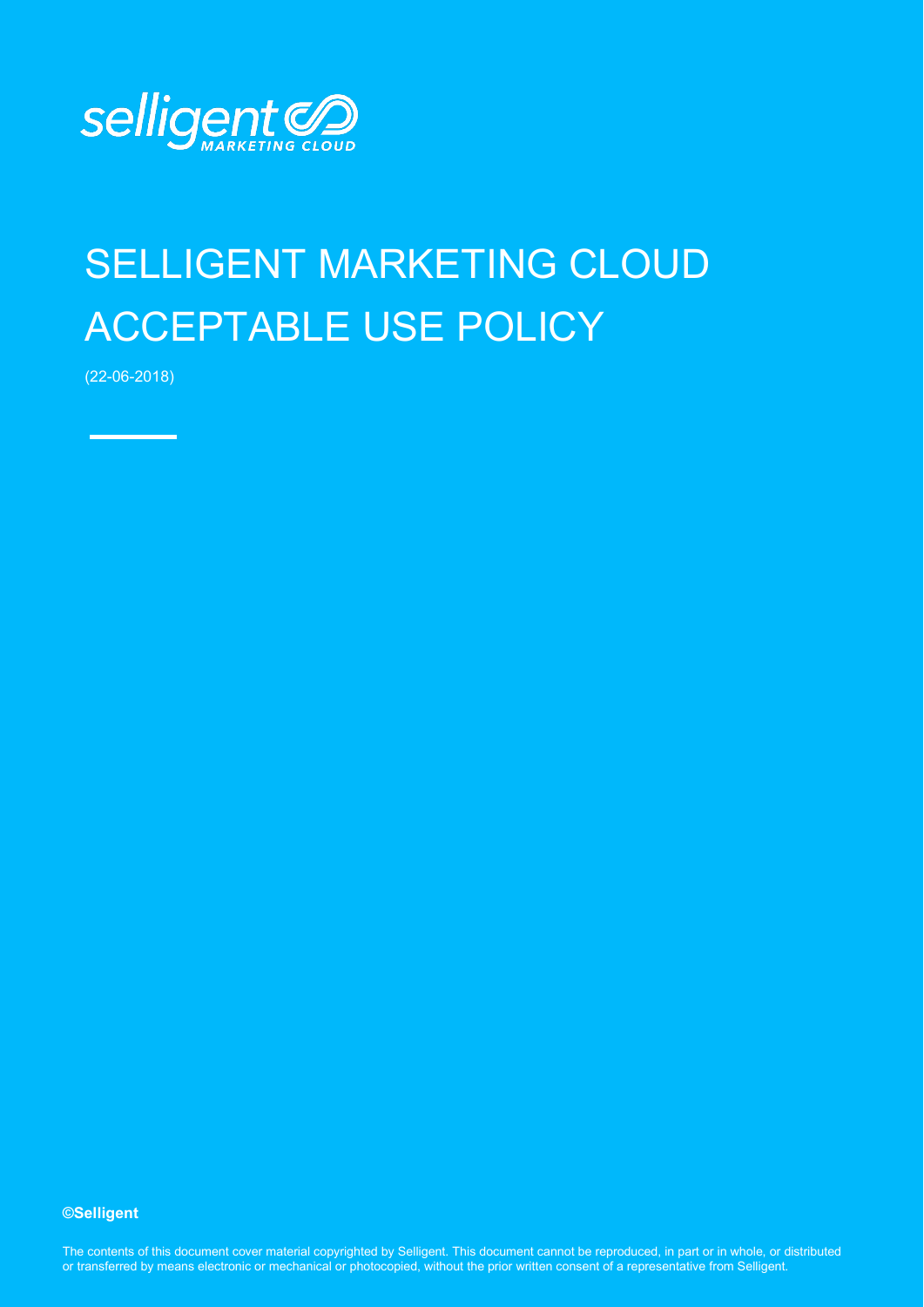This Acceptable Use Policy ("AUP") sets forth required actions and practices, as well as those actions and practices that are unacceptable and prohibited, respecting the use of any product or service created, developed, sold, licensed, delivered, supplied or performed by Selligent Marketing Cloud ("Selligent"), whether directly or through another party, and under a signed agreement or otherwise, including use of the Selligent GRID (each a "Selligent Product"). Selligent Products, including Selligent GRID, rely on pools of shared IP addresses, all individual actions taken by a single client can potentially impact on our systems as a whole, as such this AUP is written to protect the interests of public and private entities and individuals providing services on and using the Internet, and the reputation and goodwill of Selligent with such parties, the stability and the availably of Selligent Products, and Selligent intends it to be interpreted for such purpose(s).

Each entity and individual providing services with or using a Selligent Product ("User") agrees to abide by this AUP. Agreement is made by: (a) signature on this document or another document referencing the Selligent AUP; (b) electronic means on a website or URL; and/or (c) written or electronic means provided with delivery, or on installation or use of, a Selligent Product or Service. By any such action, User agrees: (a) it has read and understands this AUP; (b) it will ensure its personnel and affiliates and customers authorized to use a Selligent Product, if any, agree to and abide by this AUP; and (c) it is responsible for violations of this AUP by any entity identified in subparagraph (b) of this paragraph.

User shall promptly notify Selligent of any known or suspected violation of this AUP by an entity or individual, using the then-current business and/or technical contact information established between Selligent and User.

1. User may not use a Selligent Product to directly or indirectly send, transmit, handle, distribute or deliver: (a) unsolicited email ("spam" or "spamming" as defined by Spamhaus (see [https://www.spamhaus.org/consumer/definition/\)](https://www.spamhaus.org/consumer/definition/); (b) email to an address obtained via Internet harvesting methods or any impermissible electronic collection of address or other information; (c) email to an address that is incomplete, inaccurate and/or not updated for all applicable opt-out notifications, using best efforts and best practices in the industry, nor may User assist in any such actions, nor engage or enlist another to do so; or (d) send any mails that violate CAN-SPAM or similar laws.

Email is not unsolicited within the meaning of this AUP if it complies with all provisions of the CAN-SPAM Act of 2003 (Controlling the Assault of Non-Solicited Pornography and Marketing Act) , 15 U.S.C. sec. 7701 et seq.

2. User agrees that any use of a Selligent Product will comply with all applicable laws and regulations. User is responsible for determining whether Selligent's Products are suitable for use considering any laws or regulations applicable to User (i.e. HIPAA, GLBA, GDPR, Directive on Privacy and Electronic Communications or other applicable laws and/or regulations). User may not use any Selligent Products for any unlawful or discriminatory activities including, but not limited to, acts prohibited by the Federal Trade Commission Act, Fair Credit Reporting Act, Equal Credit Opportunity Act, or other laws that apply to commerce.

3.In addition, and without limitation to any preceding paragraph, User may not directly or indirectly send, transmit, handle, distribute or deliver any email using a Selligent Product (nor assist in any such action, nor engage or enlist another to do so) with content, or in a manner that: (a) is threatening, abusive, harassing, or defamatory; (b) is deceptive, false, misleading or fraudulent; (c) is invasive of another's privacy; (d) contains vulgar, obscene or indecent material; (e) infringes a third party's intellectual property right(s); (f) violates export control laws and/or regulations; (g) violates the usage standards or rules of an entity affected by User's use, including without limitation any ISP, ESP, or news or user group (and including by way of example and not limitation circumventing or exceeding equipment use rights and restrictions and/or location and path identification detail); (h) is legally actionable between private parties and/or (i) is in violation of any applicable local, state, national or international law or regulation,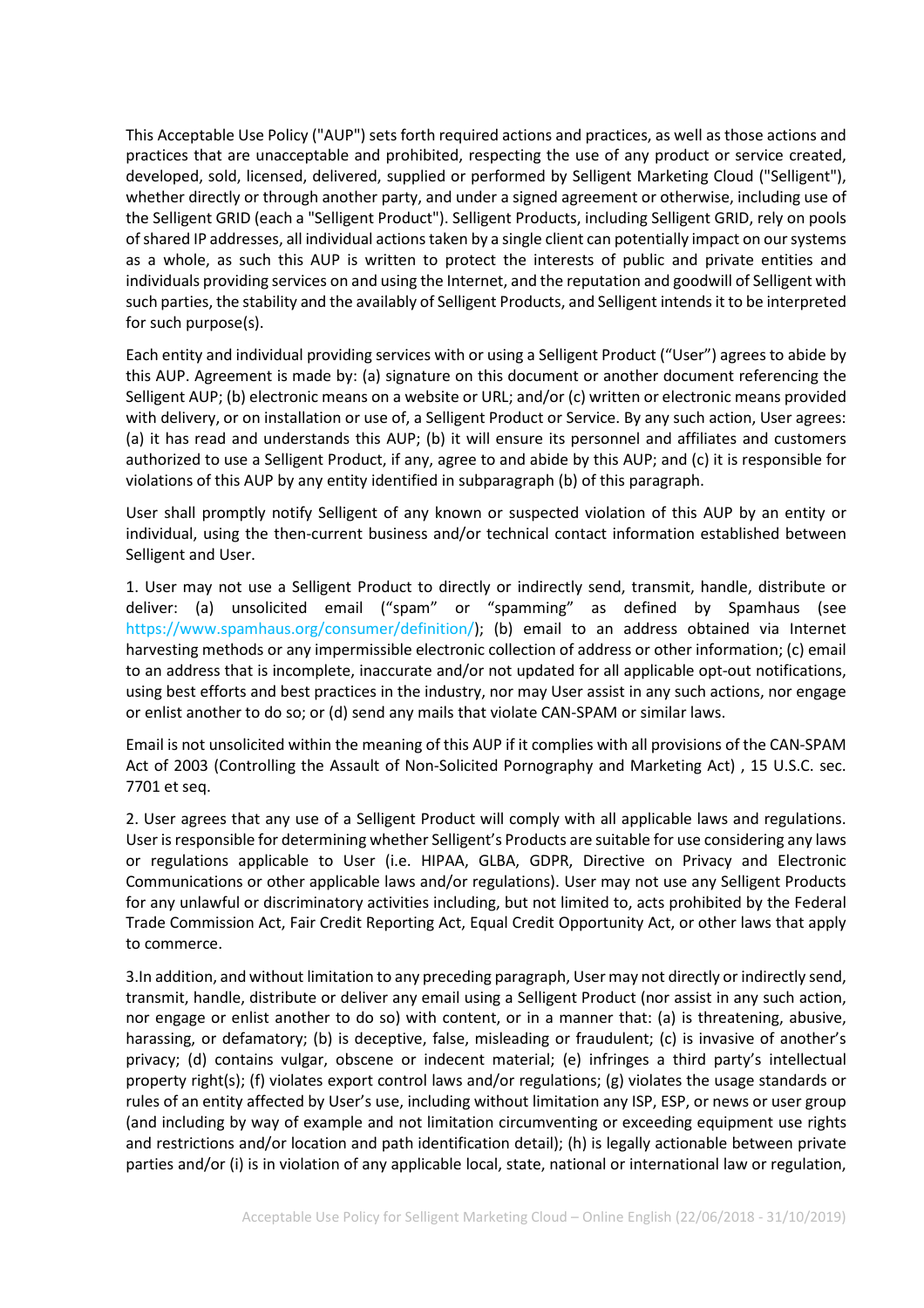including without limitation the CAN-SPAM Act of 2003 (Controlling the Assault of Non-Solicited Pornography and Marketing Act) , 15 U.S.C. sec. 7701 et seq.

4. In addition, and without limitation to any preceding paragraph, User warrants that each email sent by or for it using a Selligent Product shall contain, for User and any entity on behalf of which it is providing any product or service: (a) current and accurate full legal entity name or tradename, full and accurate detail in the header and/or footer and respecting any other identifying and contact information provided by User, including without limitation respecting domain name(s) or URL(s); (b) an advisement that the recipient may unsubscribe, opt-out or otherwise demand that use of its information cease for unsolicited or otherwise impermissible and/or inappropriate communication(s) as described herein; and (c) information on one or more methods by which the recipient may notify User of its election to unsubscribe, opt out or otherwise demand that use of its information cease for unsolicited or otherwise impermissible and/or inappropriate communication(s) as described herein. User warrants it shall comply promptly with all opt out, unsubscribe, "do not call" and "do not send" requests.

5.User agrees not to use a Selligent Product in connection with conduct that, whether intentional or unintentional and with or without a disruptive or malicious manner, intent or purpose, impacts the normal functioning, operation, privacy, integrity or security of another's account(s), domain name(s), URL(s), website(s), network(s), system(s), facilities, equipment, data, other information or property, or business operations, or gains unauthorized access to, or uses, monitors or makes an unauthorized reference to, any such item(s) without such party's express prior consent. Examples without limitation of such prohibited actions include hacking, spoofing, denial of service, mailbombing and/or sending any email with that contains or transmits any virus or propagating worm(s), or any malware, whether spyware, adware or other such file or program.

6. In addition, and without limitation to any preceding paragraph, User warrants each email address provided by User to Selligent for use by Selligent in providing a Selligent Product complies with the preceding paragraphs. User acknowledges and agrees Selligent has no liability to it or any other party for use of any data or information as provided to Selligent by User for the use for which it was provided.

7. User agrees, except to the extent express prior written permission has been given for any such use, not to use any name, logo, tagline or other mark of Selligent or a Selligent Product, or any identifier or tag generated by a Selligent Product: (a) as a hypertext link to any website or other location (except as provided for or enabled expressly by Selligent), or (b) to imply identification with Selligent as an employee, contractor, agent or other similar representative capacity. User also agrees not to remove or alter any such items as may have been provided or enabled by Selligent.

8. In addition, and without limitation to any preceding paragraph, User agrees that this AUP applies to any voice or message to mail, fax to mail, mail to fax or other voice or text note or message that utilizes the internet or email as a part of transmission in the path from origination to delivery in any medium.

9. Delivery rates of campaigns sent through the Selligent Grid are monitored by Selligent. In the event that delivery rates are observed below ninety percent (90%), User's campaign will be automatically paused. After analysis by Selligent's deliverability team, the campaign will either resume or be cancelled. In the event of repeatedly cancelled campaigns, Selligent may decide to isolate a client's Service, from other's clients on the shared Platform. This will result in slower campaigns.

10. Breach of this AUP is grounds for immediate suspension, revocation of license and/or termination by Selligent, for cause, of the Agreement governing the license or sale of the Selligent Product(s).

11. User acknowledges Selligent may disclose information regarding User's use of Selligent Product(s) to satisfy any law, regulation, government request, court order, subpoena or other legal process; provided that if it is not prohibited from keeping the disclosure secret, it will notify User of such required disclosure.